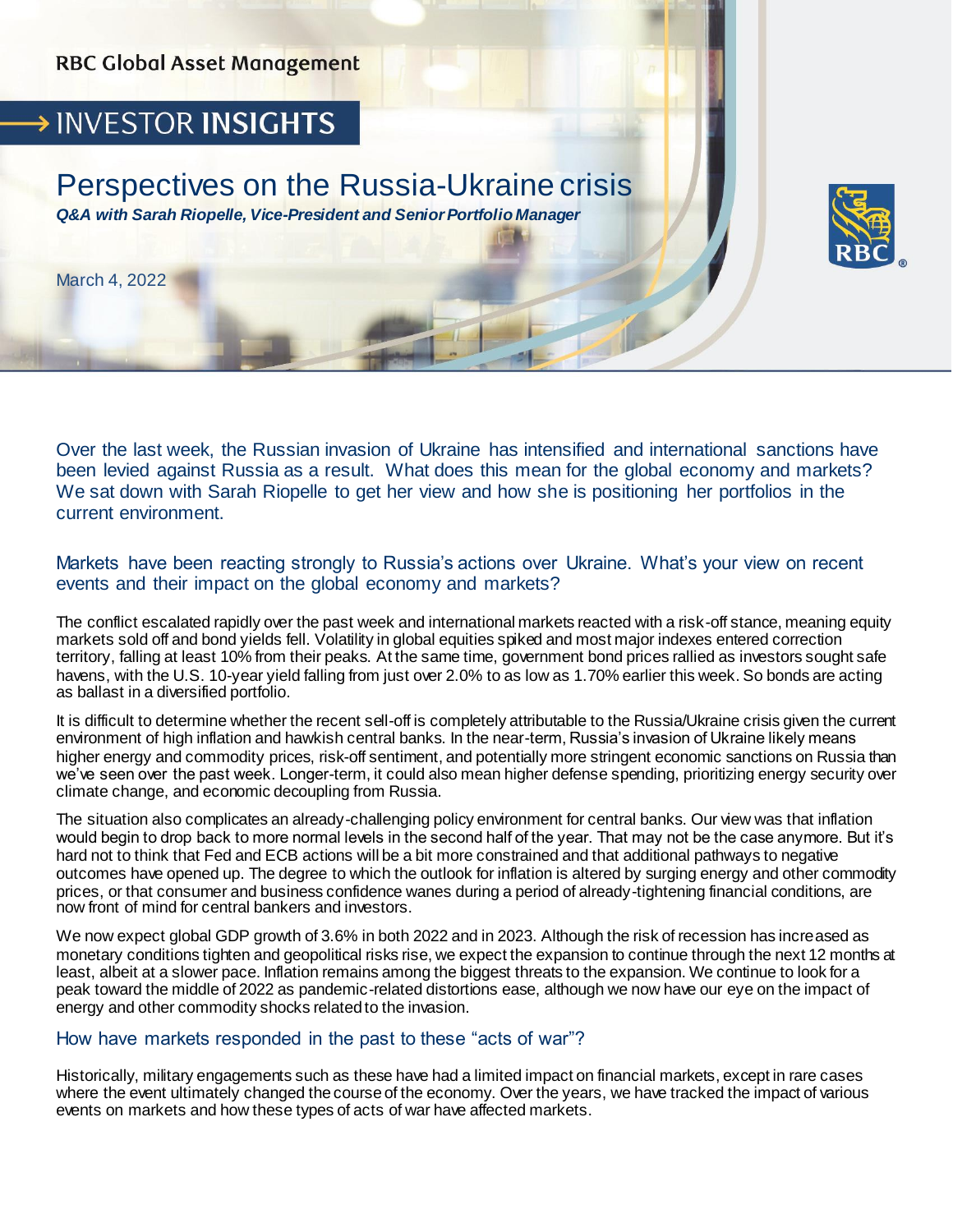On the equity side, the median experience was a decline over 5 days of 2.7% and full recovery within 12 days. On the bond side, we see a similar risk-off pattern for these events where bond yields declined over a fairly short period and then recover rather quickly.

While the median experience for markets during acts of war has been relatively benign, it's important to recognize that some of the worst and most significant outcomes are included in these stats. What matters is if the event alters the course for the economy and in such cases we observe severe and long-lasting hits to markets. Although there are pathways to a very negative outcome for markets resulting from Russia's invasion, at this time we think these represent a low probability. Markets will likely remain volatile as the crisis evolves. It is important for investors to keep in mind that periods of heightened uncertainty are common during times of geopolitical tension, but that does not mean that they should abandon their long-term investment plans.

|                                         |              | <b>Median Experience</b> |            |                         |
|-----------------------------------------|--------------|--------------------------|------------|-------------------------|
|                                         |              |                          | Decline    | <b>Reaction Period*</b> |
| Event                                   | Date         | Days                     | %          | Days                    |
| <b>ACTS OF WAR (all)</b>                |              | 5                        | $-2.7$     | 12                      |
| <b>U.S. Aggressor</b>                   |              | 5                        | $-2.2$     | 12                      |
| Atomic bombing of Hiroshima             | Aug 6, 1945  | 2                        | $-0.9$     | 4                       |
| Bay of Pigs invasion announced (Cuba)   | Apr 17, 1961 | 6                        | $-3.0$     | 22                      |
| Gulf of Tonkin Incident (Vietnam)       | Aug 4, 1964  | 3                        | $-2.0$     | 11                      |
| U.S. bombs Cambodia                     | Apr 30, 1970 | 21                       | $-14.1$    | 67                      |
| Failed attempt to free hostages in Iran | Apr 28, 1980 |                          | No decline |                         |
| U.S. invades Grenada                    | Oct 25, 1983 | 10                       | $-2.7$     | 14                      |
| U.S. bombs Libya                        | Apr 15, 1986 |                          | No decline |                         |
| U.S. invades Panama                     | Dec 18, 1989 | 3                        | $-1.9$     | 10                      |
| Coalition bombing of Iraq               | Jan 17, 1991 |                          | No decline |                         |
| Coalition invasion of Afghanistan       | Oct 5, 2001  | 3                        | $-0.1$     | 5                       |
| Coalition invasion of Iraq              | Mar 19, 2003 | 9                        | $-2.5$     | 13                      |
| <b>U.S. Target</b>                      |              | $\overline{2}$           | $-2.7$     | 4                       |
| Japan bombs Pearl Harbor                | Dec 8, 1941  | 12                       | $-8.2$     | 240                     |
| Soviet Union shoots down U.S. spy plane | May 9, 1960  | 2                        | $-0.5$     | 4                       |
| Cuban Missile Crisis begins             | Oct 23, 1962 | 1                        | $-1.9$     | 2                       |
| Terrorists kill U.S. marines in Lebanon | Oct 24, 1983 | 11                       | $-2.7$     | 15                      |
| China captures U.S. spy plane           | Apr 2, 2001  | 2                        | $-4.0$     | 4                       |
| <b>Other</b>                            |              | 11                       | $-7.1$     | 35                      |
| N Korea invades S Korea                 | Jun 26, 1950 | 14                       | $-12.0$    | 59                      |
| Soviet Union invades Afghanistan        | Dec 26, 1979 | 7                        | -2.2       | 10                      |
| Iraq invades Kuwait                     | Aug 2, 1990  | 51                       | $-18.4$    | 138                     |
| Russia invades Georgia                  | Aug 7, 2008  |                          | No decline |                         |
| Russia invades Crimea, Ukraine          | Feb 28, 2014 | 1                        | $-0.9$     | 2                       |
| <b>Terrorism</b>                        |              | 5                        | $-4.1$     | 15                      |
| Seizure of American Embassy in Iran     | Nov 5, 1979  | 3                        | -2.7       | 6                       |
| World Trade Centre (WTC) Bombing        | Feb 26, 1993 | 2                        | $-0.3$     | 3                       |
| Oklahoma City Bombing                   | Apr 19, 1995 |                          | No decline |                         |
| U.S. Embassy Bombings in E. Africa      | Sep 23, 1998 | 18                       | $-11.8$    | 62                      |
| Bombing of USS Cole                     | Oct 12, 2000 | 5                        | -4.2       | 12                      |
| WTC and Pentagon Attacks                | Sep 11, 2001 | 5                        | $-14.3$    | 42                      |
| Madrid Train Bombings                   | Mar 10, 2004 | 11                       | $-3.9$     | 18                      |
| London Train Bombings                   | Jul 6, 2005  |                          | No decline |                         |

#### **Equity Market Response to Acts of War** Impact on Dow Jones Industrial Average Index (USD)

\*Reaction period: Number of days that the market declined in response to an act of w ar and then took to recover to its level prior to the event. Source: RBC GAM, Ned Davis Research. An investment cannot be made direc tly into an index. The table does not reflect transaction costs, investment management fees or taxes. If such costs and fees w ere reflected, returns stated w ould be low er. Past performance is not a guarantee of future results.